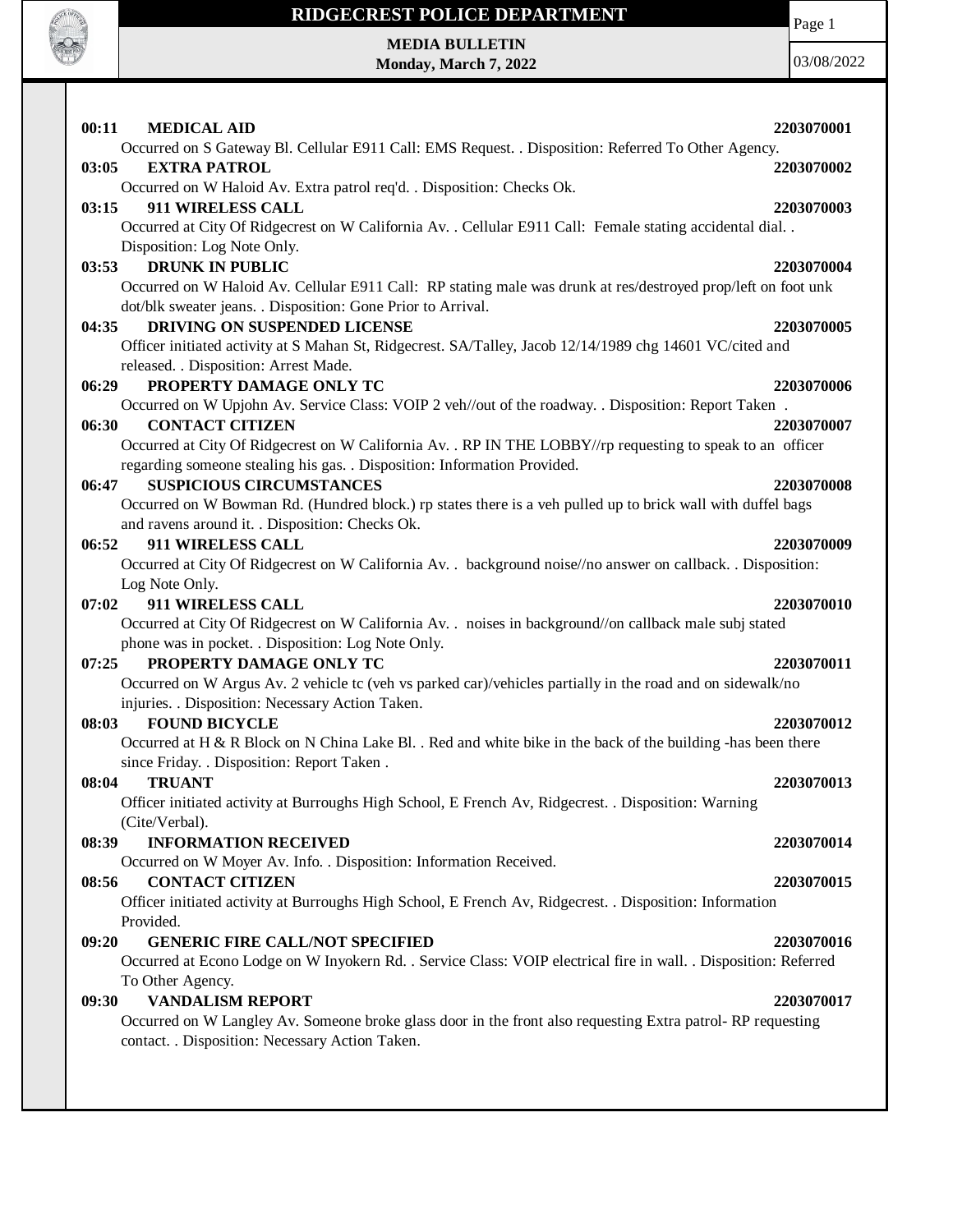

Page 2

**MEDIA BULLETIN Monday, March 7, 2022**

| 09:35<br><b>CONTACT CITIZEN</b><br>Officer initiated activity at Murray Middle School, E Drummond Av, Ridgecrest. . Disposition: Information | 2203070018 |
|----------------------------------------------------------------------------------------------------------------------------------------------|------------|
| Received.                                                                                                                                    |            |
| 09:46<br><b>FOOT PATROL</b>                                                                                                                  | 2203070019 |
| Officer initiated activity at Murray Middle School, E Drummond Av, Ridgecrest. . Disposition: Checks Ok.<br><b>CONTACT CITIZEN</b><br>09:51  | 2203070020 |
| Occurred at City Of Ridgecrest on W California Av. . RP came to the lobby and said he has out of state                                       |            |
| warrants. . Disposition: Necessary Action Taken.                                                                                             |            |
| <b>Mental Health Evaluation</b><br>09:56                                                                                                     | 2203070021 |
| Officer initiated activity at Murray Middle School, E Drummond Av, Ridgecrest. . Disposition: Information                                    |            |
| Provided.                                                                                                                                    |            |
| 10:12<br><b>FOLLOW UP</b>                                                                                                                    | 2203070022 |
| Officer initiated activity at S Gold Canyon St, Ridgecrest. . Disposition: Information Received.                                             |            |
| 10:14<br><b>THEFT</b>                                                                                                                        | 2203070023 |
| Occurred on W Wilson Av. CALL RP/rp states a male subject is stealing water from the outside of her                                          |            |
| residence. . Disposition: Negative Contact.<br>10:25<br><b>FOLLOW UP</b>                                                                     | 2203070024 |
| Officer initiated activity at S Gemstone St, Ridgecrest. . Disposition: Negative Contact.                                                    |            |
| 10:33<br><b>SUBPOENA SERVICE</b>                                                                                                             | 2203070025 |
| Officer initiated activity at W Mesquite Av, Ridgecrest. . Disposition: Negative Contact.                                                    |            |
| <b>CONTACT CITIZEN</b><br>10:37                                                                                                              | 2203070026 |
| Occurred at City Of Ridgecrest on W California Av. . CALL RP/rp is grandmother, and wants information on                                     |            |
| how to get her granddaughter back home. . Disposition: Negative Contact.                                                                     |            |
| <b>RUNAWAY/OUT OF CONTROL JUVENILE</b><br>10:43                                                                                              | 2203070027 |
| Officer initiated activity at Murray Middle School, E Drummond Av, Ridgecrest. . Disposition: Warning<br>(Cite/Verbal).                      |            |
|                                                                                                                                              |            |
| 10:44<br><b>CONTACT CITIZEN</b>                                                                                                              | 2203070028 |
| Officer initiated activity at Murray Middle School, E Drummond Av, Ridgecrest. . Disposition: Information                                    |            |
| Received.                                                                                                                                    |            |
| 10:47<br>THEFT                                                                                                                               | 2203070029 |
| Occurred at City Of Ridgecrest on W California Av. . Rp in the lobby-states a large amount of money was taken                                |            |
| from her bank account. . Disposition: Report Taken.                                                                                          |            |
| 10:49<br><b>FOLLOW UP</b>                                                                                                                    | 2203070030 |
| Officer initiated activity at S Farragut St, Ridgecrest. . Disposition: Follow Up Completed.                                                 |            |
| 10:56<br><b>FOLLOW UP</b>                                                                                                                    | 2203070031 |
| Officer initiated activity at Union Bank, N China Lake Bl, Ridgecrest. . Disposition: Follow Up Completed.                                   |            |
| 11:07<br><b>CONTACT CITIZEN</b>                                                                                                              | 2203070032 |
| Officer initiated activity at Mesquite High School, W Drummond Av, Ridgecrest. . Disposition: Information                                    |            |
| Provided.<br><b>FOLLOW UP</b><br>11:11                                                                                                       |            |
| Officer initiated activity at Alta One Federal Credit Union, S China Lake Bl, Ridgecrest. . Disposition: Follow Up                           | 2203070033 |
| Completed.                                                                                                                                   |            |
| <b>TRAFFIC STOP</b><br>11:13                                                                                                                 | 2203070034 |
| Officer initiated activity at W Robertson Av, Ridgecrest. (Hundred block.). . Disposition: Warning (Cite/Verbal).                            |            |
| <b>TRAFFIC STOP</b><br>11:23                                                                                                                 | 2203070035 |
| Officer initiated activity at W Wilson Av, Ridgecrest. (Hundred block.). Disposition: Warning (Cite/Verbal).                                 |            |
|                                                                                                                                              |            |
|                                                                                                                                              |            |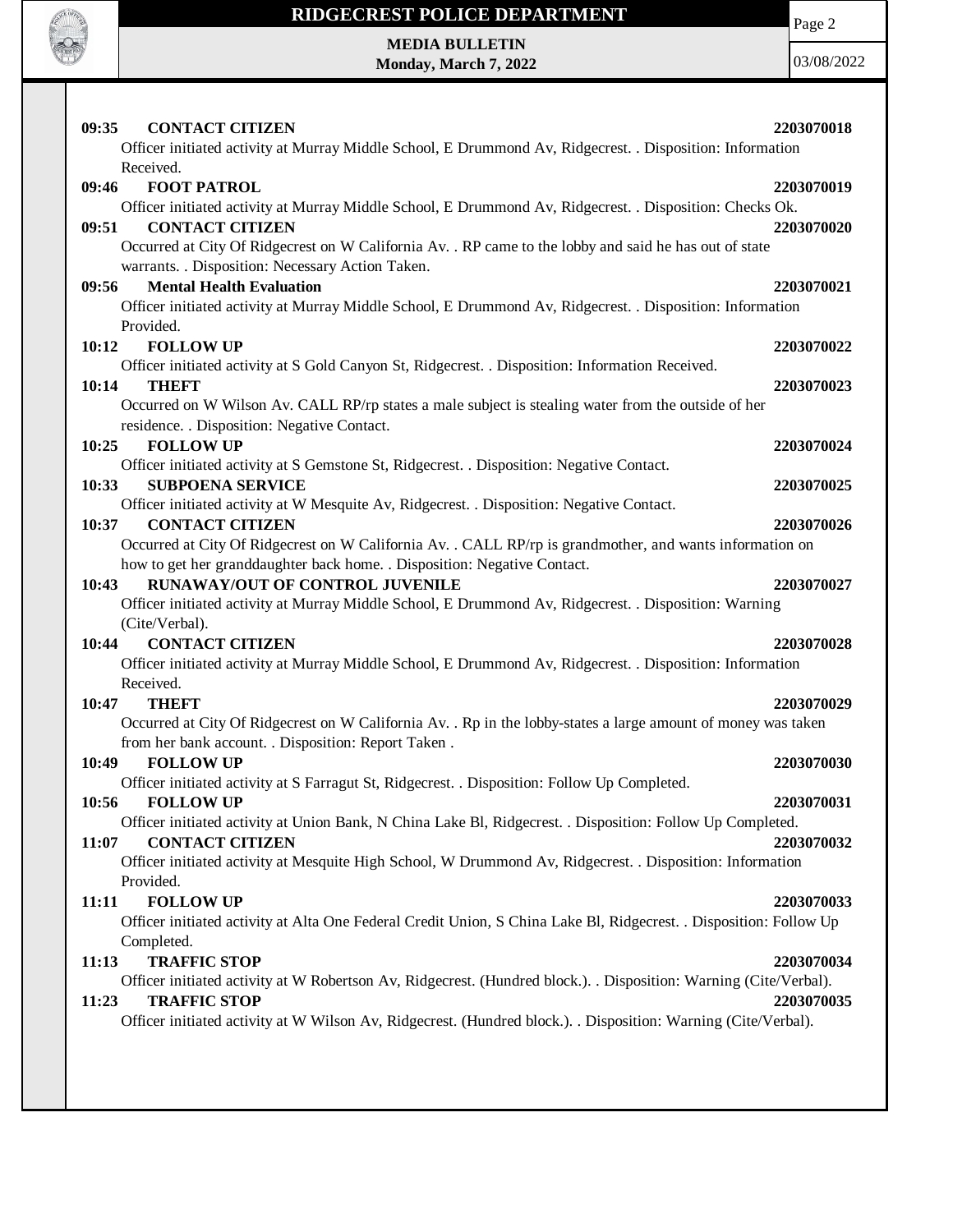

**MEDIA BULLETIN Monday, March 7, 2022**

03/08/2022

Page 3

| 11:29<br><b>SHOPLIFTING</b>                                                                                          | 2203070036 |
|----------------------------------------------------------------------------------------------------------------------|------------|
| Occurred at 1-STOP Market on N China Lake Bl. . Rp states 15 min ago male subj stole a bottle out of store. rp       |            |
| states employee got bottle from subj outside and he tried to run her over with his car. . Disposition: Necessary     |            |
| Action Taken.                                                                                                        |            |
| <b>SUSPICIOUS PERSON</b><br>11:31                                                                                    | 2203070037 |
| Officer initiated activity at Pierce Elementary School, N Gold Canyon Dr, Ridgecrest. Suspicious person              |            |
| walking around school. . Disposition: Unable To Locate.                                                              |            |
| VIOLATION OF COURT ORDER-DOM VIOL<br>11:37                                                                           | 2203070038 |
| Occurred at Larkspur Apartments on S Downs St. . went to her apartment -was knocking on her door-last seen           |            |
| wearing jeans and black hoodie -rp requesting an officer drive by residence to make sure he is gone                  |            |
| SA/Mora, Miguel 11/3/91 chg/PC 273.6(A)                                                                              |            |
| BM966282A/\$1k/HS 11550(A)                                                                                           |            |
| booked Mojave. . Disposition: Arrest Made.                                                                           |            |
| <b>FOLLOW UP</b><br>11:50                                                                                            | 2203070039 |
| Officer initiated activity at Alta One Federal Credit Union, S China Lake Bl, Ridgecrest. . Disposition: Follow Up   |            |
| Completed.                                                                                                           |            |
| 11:51<br>PRIVATE PROPERTY TOW                                                                                        | 2203070040 |
| Occurred on E Upjohn Av. Owner is not aware. . Disposition: Information Received.                                    |            |
| 11:51<br><b>MEDICAL AID</b>                                                                                          | 2203070041 |
| Occurred on Dover Place. ambulance request. . Disposition: Referred To Other Agency.                                 |            |
| PRISONER TRANSPORT<br>11:53                                                                                          | 2203070042 |
| Occurred at City Of Ridgecrest on W California Av. . 22-701. . Disposition: Necessary Action Taken.                  |            |
| <b>MEDICAL AID</b><br>11:58                                                                                          | 2203070043 |
| Occurred at Home Depot on N China Lake Bl. . Ambulance request. . Disposition: Referred To Other Agency.             |            |
| <b>CONTACT CITIZEN</b><br>12:00                                                                                      | 2203070044 |
| Occurred on S Sunset St. RP would like contact via 21. . Disposition: Negative Contact.<br>PETTY THEFT REPORT        |            |
| 12:04<br>Occurred at Ridgecrest Self Storage on N Inyo St. . Rp states the catalytic converter to her work truck was | 2203070045 |
| stolen. . Disposition: Report Taken.                                                                                 |            |
| 12:13<br><b>THEFT</b>                                                                                                | 2203070046 |
| Occurred at City Of Ridgecrest on W California Av. . CALL RP/states money was taken from her EBT benefits. .         |            |
| Disposition: Necessary Action Taken.                                                                                 |            |
| 13:00<br><b>FOLLOW UP</b>                                                                                            | 2203070047 |
| Occurred on N Gold Canyon Dr. Follow up on an abandoned vehicle. . Disposition: Unable To Locate.                    |            |
| <b>DISABLED VEHICLE</b><br>13:01                                                                                     | 2203070048 |
| Occurred at E Ridgecrest Bl/S Sunland St. US FOODS truck disabled in the #2 lane heading west bound on R/C           |            |
| blvd/the driver is out of the vehicle and the hood is up. . Disposition: Necessary Action Taken.                     |            |
| 13:12<br><b>BREAKING/REMOVING VEHICLE PARTS</b>                                                                      | 2203070049 |
| Occurred at Ridgecrest Self Storage on N Inyo St. . Rp received a call that a catalytic converter on his             |            |
| winnebago motorhome was stolen/rp would like contact at his residence first. . Disposition: Report Taken .           |            |
| 13:12<br><b>INFORMATION</b>                                                                                          | 2203070050 |
| Occurred on W Moyer Av. . Disposition: Information Received.                                                         |            |
| <b>WELFARE CHECK</b><br>13:15                                                                                        | 2203070051 |
| Occurred at Desert Valleys Federal Credit Union on E Ward Av. . Subject possibly sleeping in the trash bin area      |            |
| on the north east corner of the property/rp would like us to check it out. . Disposition: Information Provided.      |            |
| 13:19<br><b>CONTACT CITIZEN</b>                                                                                      | 2203070052 |
| Occurred at City Of Ridgecrest on W California Av. . Rp in the lobby-wants to speak to D3 regarding a case. .        |            |
| Disposition: Information Received.                                                                                   |            |
|                                                                                                                      |            |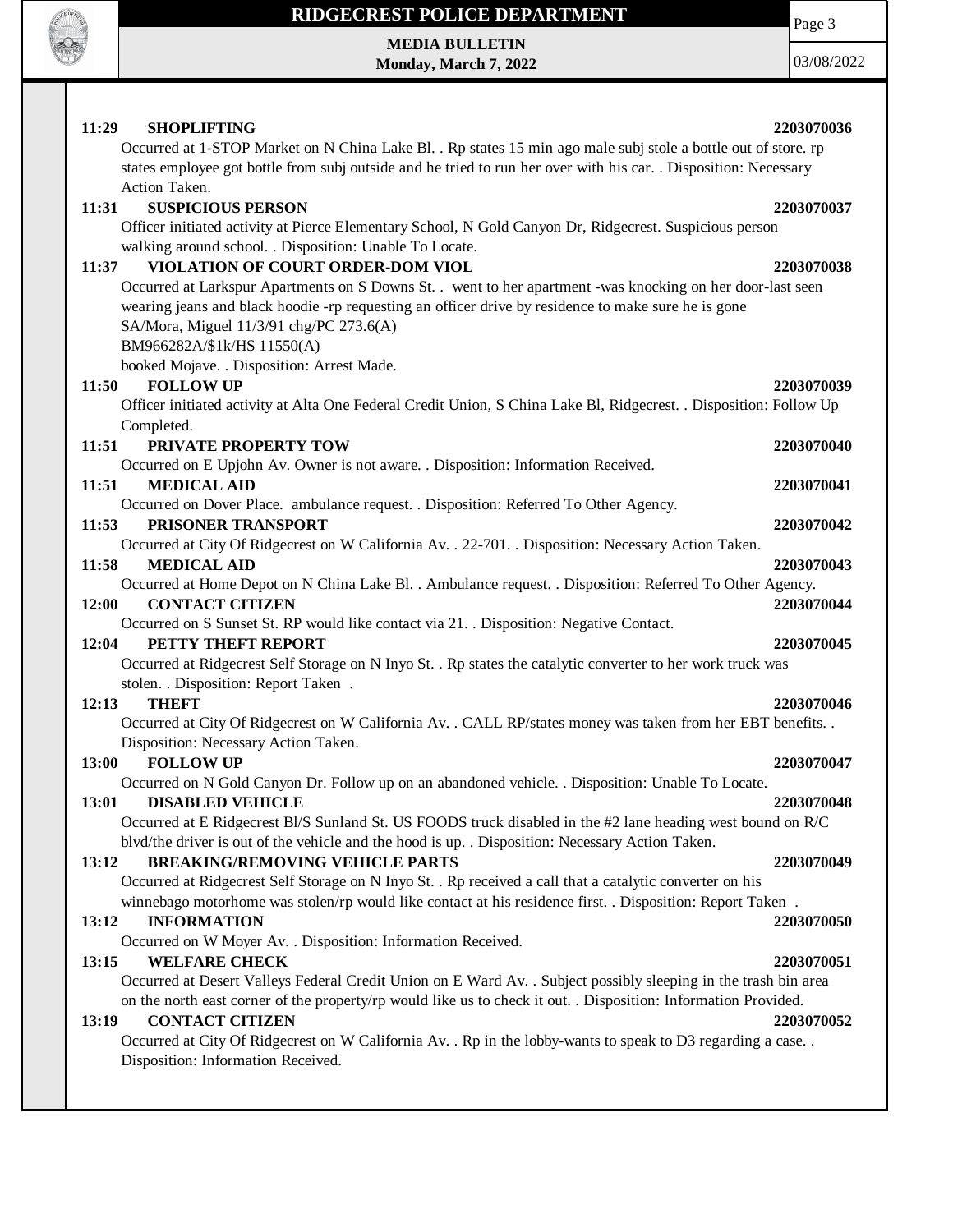

Page 4

**MEDIA BULLETIN Monday, March 7, 2022**

| 13:21 | <b>CONTACT CITIZEN</b>                                                                                         | 2203070053 |
|-------|----------------------------------------------------------------------------------------------------------------|------------|
|       | Occurred at City Of Ridgecrest on W California Av. . CALL RP/has questions about a possible scam               |            |
|       | Disposition: Information Provided.                                                                             |            |
| 13:33 | <b>TRUANT</b>                                                                                                  | 2203070054 |
|       | Officer initiated activity at Tennis Courts, E French Av, Ridgecrest. . Disposition: Necessary Action Taken.   |            |
| 13:33 | <b>ABANDONED VEHICLE</b>                                                                                       | 2203070055 |
|       | Occurred at N Mahan St/W Drummond Av. White vw been in the area for about 3 days now. . Disposition:           |            |
|       | Referred To Other Agency.                                                                                      |            |
| 13:43 | <b>FOOT PATROL</b>                                                                                             | 2203070056 |
|       | Officer initiated activity at Burroughs High School, E French Av, Ridgecrest. . Disposition: Checks Ok.        |            |
| 13:46 | 911 FOLLOW UP                                                                                                  | 2203070057 |
| 14:23 | Occurred on E Sydnor Av. Service Class: BUSN. . Disposition: Checks Ok.<br><b>THEFT</b>                        |            |
|       | Occurred at City Of Ridgecrest on W California Av. . RP in the lobby wants to file a theft report- money taken | 2203070058 |
|       | from his EBT card. . Disposition: Information Provided.                                                        |            |
| 14:42 | <b>CONTACT CITIZEN</b>                                                                                         | 2203070059 |
|       | Occurred at City Of Ridgecrest on W California Av. . CALL RP//rp states he has information regarding some      |            |
|       | activity that has happened in Ridgecrest. . Disposition: Negative Contact.                                     |            |
| 14:50 | 911 WIRELESS CALL                                                                                              | 2203070060 |
|       | Occurred at City Of Ridgecrest on W California Av. . abandoned line//no answer on callback. . Disposition:     |            |
|       | Log Note Only.                                                                                                 |            |
| 15:03 | <b>WELFARE CHECK</b>                                                                                           | 2203070061 |
|       | Occurred on N Las Posas St. RP IS SON. . Disposition: Checks Ok.                                               |            |
| 15:04 | <b>FLAG DOWN</b>                                                                                               | 2203070062 |
|       | Officer initiated activity at S Gold Canyon St, Ridgecrest. . Disposition: Peace Kept.                         |            |
| 15:06 | 911 WIRELESS CALL                                                                                              | 2203070063 |
|       | Occurred at City Of Ridgecrest on W California Av. . abandoned line//on callback female stated that it was an  |            |
|       | accidental dial. . Disposition: Log Note Only.                                                                 |            |
| 15:18 | <b>UNWANTED SUBJECT</b>                                                                                        | 2203070064 |
|       | Occurred at Rodeway Inn And Suites Heritage on N Norma St. . Male in the restroom upstairs refusing to         |            |
| 15:54 | leave. . Disposition: Unable To Locate.<br><b>UNWANTED SUBJECT</b>                                             | 2203070065 |
|       | Occurred at W Drummond Av/N Norma St. RP IS FOREMEN AND STATES THAT WFA/5'2"/BLACK                             |            |
|       | HAIR/JEANS - KEEPS COMING ONTO HIS JOB SITE. . Disposition: Unable To Locate.                                  |            |
| 16:04 | <b>ACO CALL</b>                                                                                                | 2203070066 |
|       | Occurred on S Valley St. RP STATES THERE'S A MEDIUM WHITE W/BLK SPOTS OUTSIDE HER                              |            |
|       | MOTHER'S YARD AGITATING HER DOG. FRIENDLY BUT SKITTISH. WEARING A HARNESS/NO COLLAR.                           |            |
|       | . Disposition: Unable To Locate.                                                                               |            |
| 16:19 | POSSESSION BURGLARY INSTRUMENTS/TOOLS                                                                          | 2203070067 |
|       | Officer initiated activity at W Church Av, Ridgecrest. SA/Mathewson, Steven 5/2/90 opn chgs/PC 460(B); PC      |            |
|       | 69; PC 466; PC 4530                                                                                            |            |
|       | RM055242A/\$500/PC 459.5 ARREST 21-2421                                                                        |            |
|       | RM053841A/\$10k/VC 14601.1(A); VC 16028(A)                                                                     |            |
|       | RM053840A/\$10k/VC 14601.1(A); VC 22349(A) /booked CRF. . Disposition: Arrest Made.                            |            |
| 16:24 | <b>THEFT</b>                                                                                                   | 2203070068 |
|       | Occurred at Department Of Motor Vehicles on W Perdew Av. . Iphone was stolen from a veh and is being           |            |
|       | tracked -now at DMV. . Disposition: Information Received.                                                      |            |
| 16:31 | <b>INFORMATION RECEIVED</b>                                                                                    | 2203070069 |
|       | Occurred on W Moyer Av. Info rec. . Disposition: Log Note Only.                                                |            |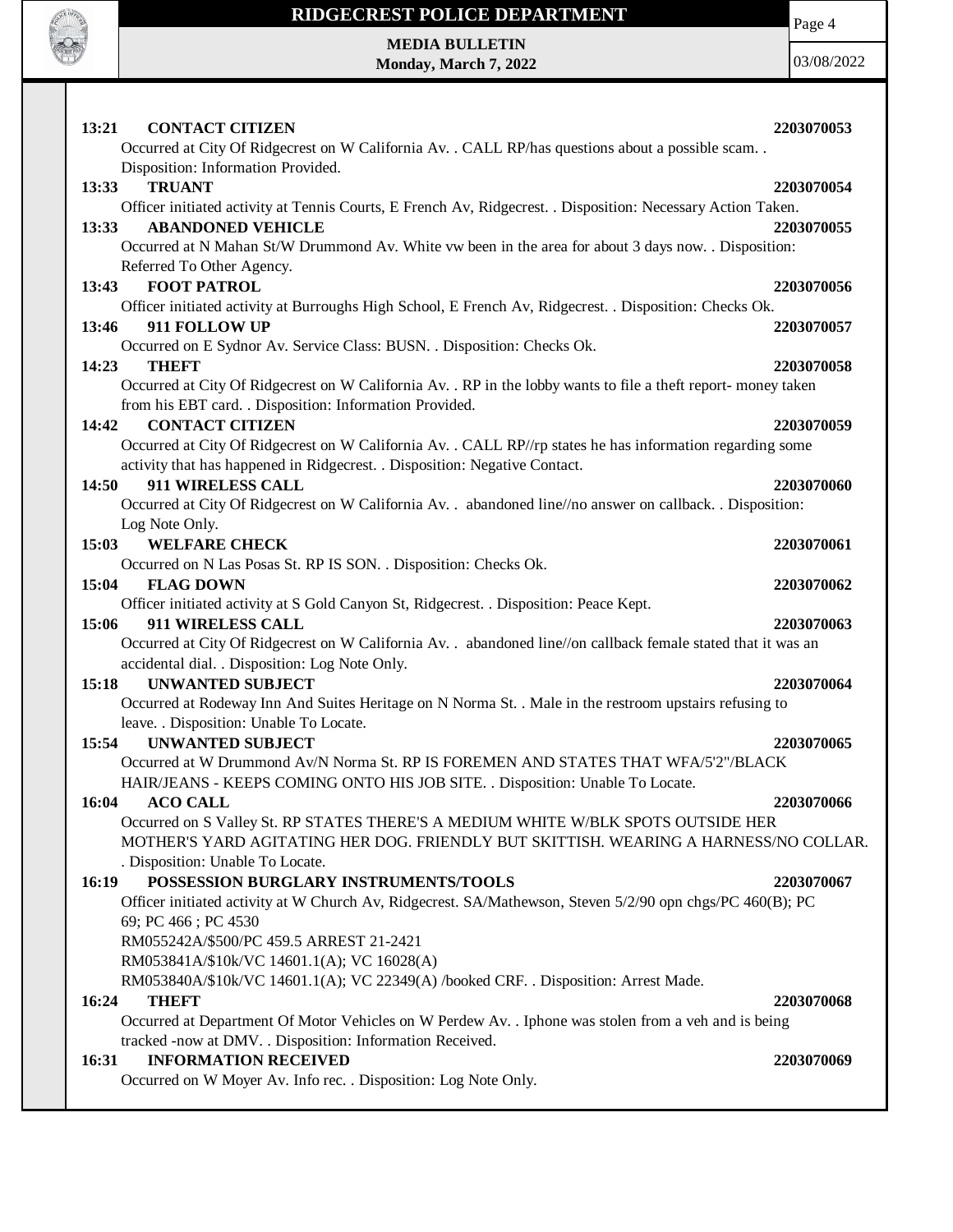

# **RIDGECREST POLICE DEPARTMENT MEDIA BULLETIN**

**Monday, March 7, 2022**

Page 5

| 16:39<br><b>WARRANT ARREST</b>                                                                                                                               | 2203070070 |
|--------------------------------------------------------------------------------------------------------------------------------------------------------------|------------|
| Occurred at Heritage Family Chiropractic on N Norma St. . Male behind InShape red hoodie also building fires                                                 |            |
| SA/Brittian, Jonathan 12/12/88 RF008885A/\$10k/PC 452(C) ARREST 21-3633 /open 11377 HS/485 PC/booked                                                         |            |
| CRF. . Disposition: Arrest Made.                                                                                                                             |            |
| <b>KEEP THE PEACE</b><br>16:42                                                                                                                               | 2203070071 |
| Occurred on W Ward Av. Rp requesting an officer to get stuff out of residence. . Disposition: Peace Kept.                                                    |            |
| <b>BREAKING/REMOVING VEHICLE PARTS</b><br>16:45                                                                                                              | 2203070072 |
| Occurred on S Yorktown St. Contact RP via 21. . Disposition: Information Provided.                                                                           |            |
| 16:50<br><b>STALKING</b>                                                                                                                                     | 2203070073 |
|                                                                                                                                                              |            |
| Occurred at City Of Ridgecrest on W California Av. . RP STATES HER JUVENILE DAUGHTER IS BEING<br>STALKED BY . VIA 21. . Disposition: Necessary Action Taken. |            |
|                                                                                                                                                              |            |
| <b>CONTACT CITIZEN</b><br>17:05                                                                                                                              | 2203070074 |
| Occurred at City Of Ridgecrest on W California Av. . CALL RP//rp requesting to speak to the WC. .                                                            |            |
| Disposition: Information Provided.                                                                                                                           |            |
| <b>BURGLARY-VEH/BUSN-REPORT</b><br>17:14                                                                                                                     | 2203070075 |
| Occurred at Papa John's Pizza on N China Lake Bl. . rp states 2 subjs stole some items out of a red bmw//rp                                                  |            |
| states it is a male and a female and they are in a gray veh last seen turning right toward the high school                                                   |            |
| Disposition: Unable To Locate.                                                                                                                               |            |
| <b>SHOPLIFTING</b><br>17:14                                                                                                                                  | 2203070076 |
| Occurred at Fastrip Food Store on S China Lake Bl. . Rp has shoplifter at store. . Disposition: Necessary Action                                             |            |
| Taken.                                                                                                                                                       |            |
| 17:17<br><b>KEEP THE PEACE</b>                                                                                                                               | 2203070077 |
| Occurred on S Desert Candles St. Rp requesting KTP to retrieve property from wife's house. . Disposition: Call                                               |            |
| Cancelled.                                                                                                                                                   |            |
| PROPERTY DAMAGE ONLY TC<br>17:46                                                                                                                             | 2203070078 |
| Occurred at N Downs St/W Vicki Av. 2 vehs//vehs in roadway. . Disposition: Report Taken.                                                                     |            |
| <b>911 WIRELESS CALL</b><br>18:10                                                                                                                            | 2203070079 |
| Occurred at City Of Ridgecrest on W California Av. . Cellular E911 Call: Hangup/juv answered call back said                                                  |            |
| hello twice and disconnected. . Disposition: Necessary Action Taken.                                                                                         |            |
| <b>MEDICAL AID</b><br>18:15                                                                                                                                  | 2203070080 |
| Occurred on S Suzanne St. Cellular E911 Call: EMS request. . Disposition: Referred To Other Agency.                                                          |            |
| 18:44<br><b>THEFT</b>                                                                                                                                        | 2203070081 |
| Occurred on W Ridgecrest Bl. RP stating locked back yard was broken into. . Disposition: Information                                                         |            |
| Received.                                                                                                                                                    |            |
| 18:54<br><b>CONTACT CITIZEN</b>                                                                                                                              | 2203070082 |
| Occurred at City Of Ridgecrest on W California Av. Disposition: Negative Contact.                                                                            |            |
| PRISONER TRANSPORT<br>19:06                                                                                                                                  | 2203070083 |
| Occurred at City Of Ridgecrest on W California Av. Disposition: Necessary Action Taken.                                                                      |            |
| <b>CONTACT CITIZEN</b><br>19:29                                                                                                                              | 2203070084 |
| Occurred at City Of Ridgecrest on W California Av. . RP wants to speak with WC re: 21-4144 /10-21. .                                                         |            |
| Disposition: Information Provided.                                                                                                                           |            |
| <b>TRAFFIC STOP</b><br>20:13                                                                                                                                 | 2203070085 |
| Officer initiated activity at N Mahan St, Ridgecrest. (Hundred block.). . Disposition: Warning (Cite/Verbal).                                                |            |
| <b>TRAFFIC STOP</b><br>20:35                                                                                                                                 | 2203070086 |
| Officer initiated activity at W Ridgecrest Bl, Ridgecrest. (Hundred block.). . Disposition: Warning (Cite/Verbal).                                           |            |
| <b>TRAFFIC STOP</b><br>20:46                                                                                                                                 | 2203070087 |
| Officer initiated activity at S Desert Candles St, Ridgecrest. (Hundred block.). Disposition: Warning                                                        |            |
| (Cite/Verbal).                                                                                                                                               |            |
|                                                                                                                                                              |            |
|                                                                                                                                                              |            |